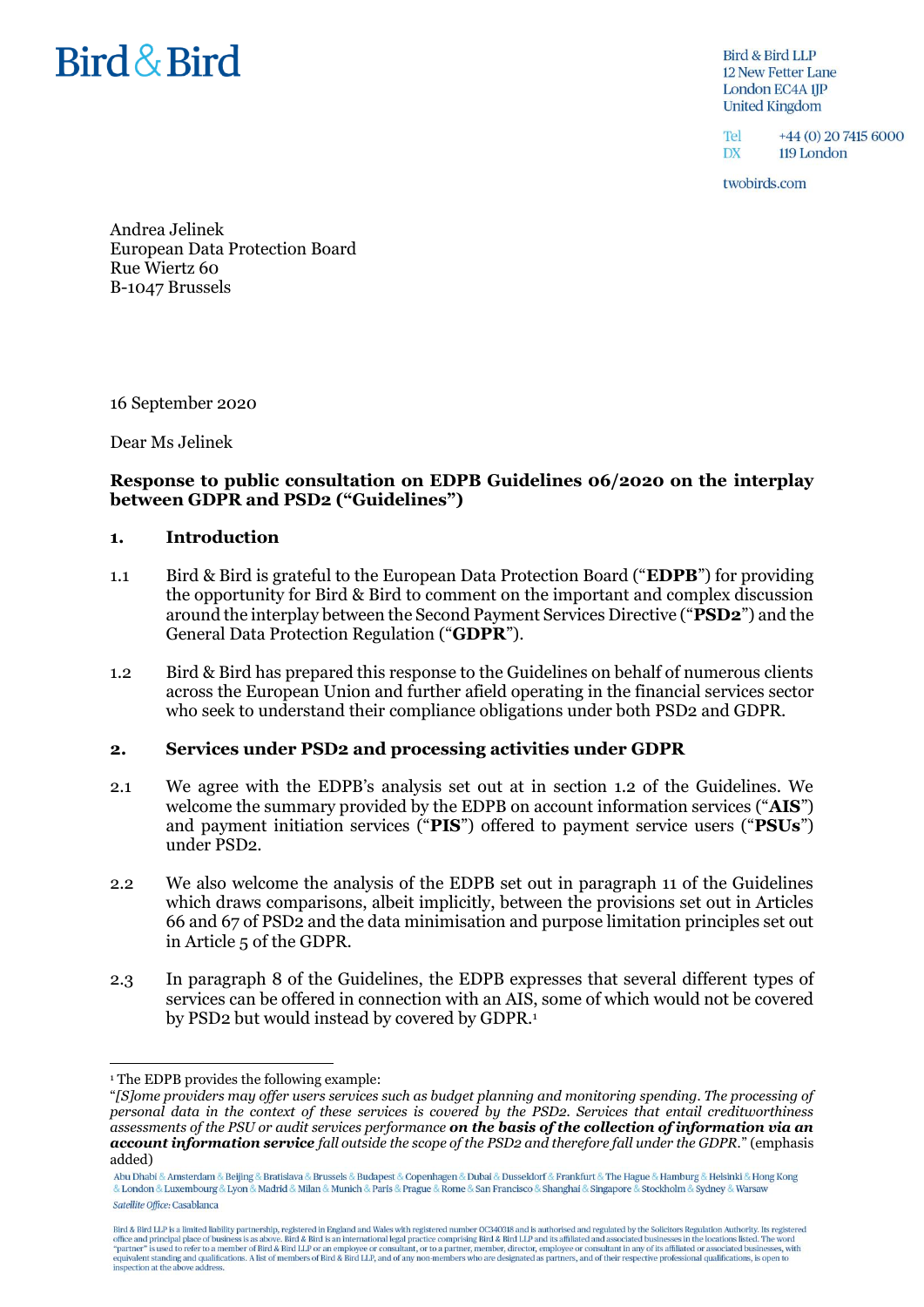- 2.4 In its discussion at section 2.2 of the Guidelines, the EDPB recognises that multiple services can comprise the overarching service offering to a PSU. In general, payment services providers ("**PSPs**") will process the personal data of a PSU not only to perform the payment services but also for related purposes, such as fraud prevention and detection, security, and risk management, among others. These related purposes could take place under an 'umbrella' of an overall purpose. This is aligned with Opinion 03/2013 on purpose limitation ("**WP 203**") of the Article 29 Working Party.
- 2.5 **We would welcome confirmation and further elaboration from the EDPB that the processing of the personal data of PSUs can consist of multiple processing activities as described above, each having its own purpose. This is particularly relevant in understanding the applicability of PSD2 for related services and processing operations, specifically for the discussion on lawful basis in section 3 and on further processing in section 4 of this response.**

# **3. Lawful basis for payment services versus related purposes**

- 3.1 We welcome the confirmation from the EDPB of its position set out in its letter dated 5 July 2018 to MEP Sophie in't Veld that reference to consent under PSD2 should be understood to mean contractual consent, which in turn corresponds to processing necessary for the performance of a contract between the PSP and the PSU under Article 6(1)(b) GDPR.
- 3.2 As set out at in section 2 of this response, payment services can comprise multiple processing operations, including for related purposes to an AIS or PIS. Many of these related purposes would not involve the processing of personal data on the basis of the performance of a contract under Article 6(1)(b) GDPR but most likely under the PSP's legitimate interests under Article 6(1)(f) GDPR. One such example is the processing of personal data for the prevention and detection of fraud. 2
- 3.3 While the EDPB recognises at paragraph 17 of the Guidelines that a controller must assess "*whether Article 6(1)(b) GDPR is an appropriate legal basis for an online (payment) service*", **we seek further clarity from the EDPB that related processing activities – which form part of the overall payment service offering but would not form a necessary part of the contract – can be based on another lawful basis under Article 6(1) GDPR.**

# **4. Clarification needed on whether PSD2 is** *lex specialis*

 $\overline{a}$ 

4.1 In its letter dated 5 July 2018 to MEP Sophie in't Veld, the EDPB stated that "*the interpretation and implementation of the articles in PSD2 have to be made in light of the GDPR*" (emphasis added). The implication of this statement is that PSD2 is not

<sup>2</sup> The EDPB recognised this possibility in its Guidelines 2/2019 on the processing of personal data under Article 6(1)(b) GDPR in the context of the provision of online services to data subjects ("**Guidelines 2/2019**") at paragraph 50, in which the EDPB states:

<sup>&</sup>quot;*…the processing for fraud prevention purposes…is likely to go beyond what is objectively necessary for the performance of a contract with a data subject. However, the processing of personal data strictly necessary for the purposes of preventing fraud may constitute a legitimate interest of the data controller and could thus be considered lawful, if the specific requirements of [legitimate interests] are met by the controller. In addition [legal necessity] could also be a lawful basis for such processing of data.*"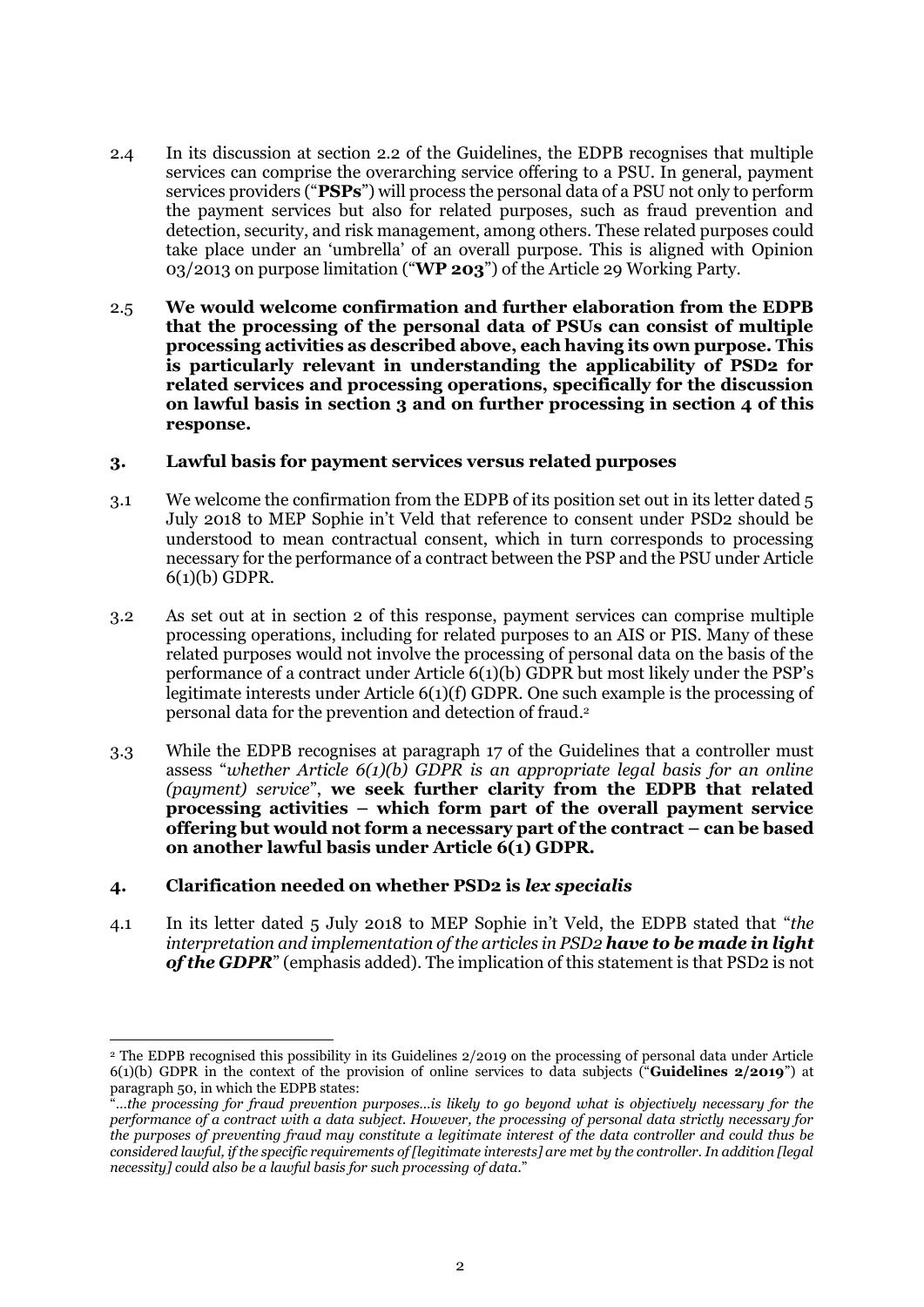*lex specialis* and organisations must comply with their concurrent obligations flowing from both GDPR and PSD2.

4.2 The EDPB's approach to purpose limitation and compatible processing in section 2.3 of the Guidelines appears to suggest that PSD2 is *lex specialis*. It is unclear from the Guidelines whether the EDPB truly intended for this to be the case. 3

#### 4.3 **We ask the EDPB to be explicit as to whether PSD2 should be treated as** *lex specialis***, subject to the remaining considerations in the points raised below.**

- 4.4 Even where the EDPB intended for PSD2 to be treated as *lex specialis,* its position is unlikely to be untenable as a matter of law, at least as regards AIS.
- 4.5 As the EDPB sets out in paragraph 21 of the Guidelines, Articles  $66(3)(g)$  and  $67(2)(f)$ PSD2 provide that the payment initiation service provider ("**PISP**") or the account information service provider ("**AISP**") (indistinctively the third party provider - "**TPP**") may not process data for purposes other than for the provision of the PIS or AIS, respectively. These provisions have a symmetry with the purpose limitation principle set out in Article 5(1)(b) GDPR. In particular, the PIS and AIS correspond to the notion of specified purposes under data protection law, which has been considered by the Article 29 Working Party in more detail in Section III.1 of WP 203.
- 4.6 Article 67(2)(f) PSD2 specifically provides that an AISP shall not process data for purposes other than performing the AIS explicitly requested by the PSU, "*in accordance with data protection rules*" (emphasis added). This drafting does not appear in the corresponding provision for PIS and should not be considered to be superfluous. Instead, the EU legislator intended for it to be included and therefore its inclusion requires careful consideration. However, at paragraph 22 of the Guidelines, the EDPB treats AIS and PIS equally, considering that the restriction imposed by the provisions in PSD2 "*considerably restrict the possibilities for processing for other purposes, meaning that the processing for another purpose is not allowed*". This effectively disapplies Article 6(4) GDPR and the possibility for a data controller to consider an assessment of compatibility as provided by the GDPR. As a consequence, the personal data returned as part of an AIS can only be further processed where the data subject has given consent or where EU or Member State law otherwise requires.
- 4.7 In adopting this position, the EDPB reverses several fundamental considerations, some of which the EDPB had previously taken into account in earlier parts of the Guidelines, including:
	- 4.7.1 Any processing of personal data under PSD2 shall be carried out in accordance with the GDPR (recital 89 of PSD2 and recital 4 of the Guidelines).

 $\overline{a}$ 

<sup>3</sup> There is precedent for designated PSD2 as *lex specialis.* The Article 29 Working Party did so in the Guidelines on the right to data portability adopted on 13 December 2016 and endorsed by the EDPB ("**WP 242**"). In WP 242, the Article 29 Working Party explained that "*if the data subject's intention is not to exercise rights under the GDPR, but rather, to exercise rights under sectorial legislation only, then the GDPR's data portability provisions will not apply to this request*" (page 7). WP 242 specifically refers to PSD2, stating at footnote 15:

<sup>&</sup>quot;*For example, if the data subject's request aims specifically at providing access to his banking account history to an account information service provider, for the purposes stated in [PSD2] such access should be granted according to the provisions of this directive.*"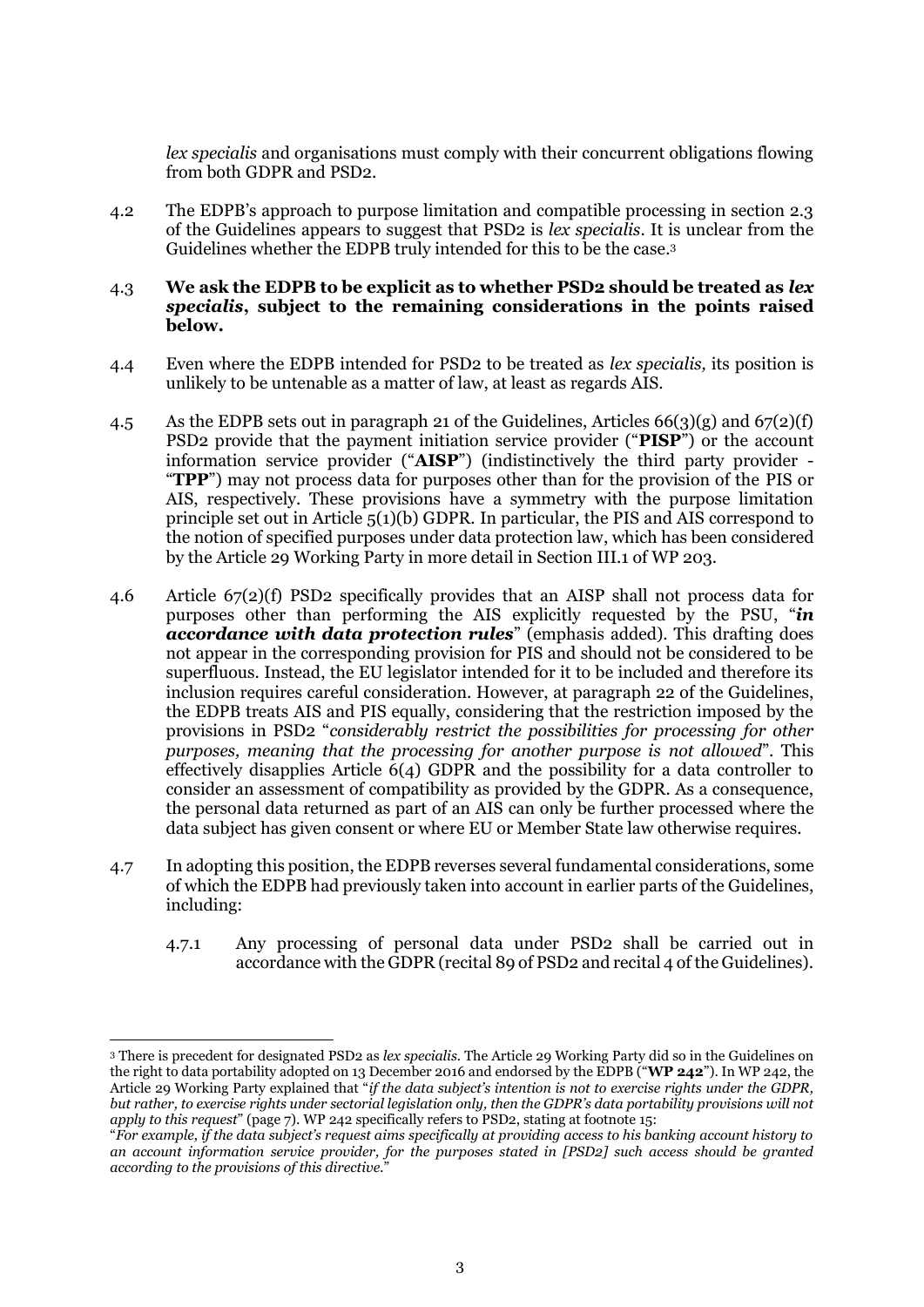- 4.7.2 PSD2 concerns only contractual obligations and responsibilities between the PSU and the PSP (recital 87 of PSD2 and paragraph 14 of the Guidelines).
- 4.7.3 The restriction imposed in Article 67 PSD2 must be understood in accordance with data protection rules (Article 67(2)(f) PSD2).
- 4.7.4 Where there are two legal norms of the same value one cannot prevail over the other and must instead be applied "*on a case-by-case basis and in a manner that reconciles those obligations and strikes a fair balance between them*" (Case C-73/17 *France v European Parliament*, paragraph 42, emphasis added).
- 4.8 On the basis of the above considerations, it is difficult to see how the EDPB has determined that Article 67(2) PSD2 disapplies an important part of the purpose limitation principle to an entire ecosystem. Such determination certainly does not strike a fair balance between PSD2 and GDPR. It also disregards how the financial services industry processes personal data generally, while also placing the European open banking ecosystem at a disadvantage compared to other countries and regions.

# 4.9 **We would welcome further clarity from the EDPB in reconciling the above considerations.**

- 4.10 As set at point [2.3](#page-0-0) of this response, the EDPB confirms that, in a typical example, an AISP can use the account information to perform additional processing operations "*on the basis of the collection of information via an account information service*", such as creditworthiness. The EDPB notes that such additional processing operations for related purposes would fall outside the scope of PSD2 and would instead be governed by the GDPR.
- 4.11 It is unclear from the Guidelines whether the additional processing operation should be considered as further processing as set out at paragraph 22 of the Guidelines. **We would welcome further clarity from the EDPB on the following questions that arise as a result of the current drafting of the Guidelines:**
	- 4.11.1 Are additional processing operations on data derived from an AIS, such as creditworthiness assessments, to be understood to be further processing and therefore only permissible based on the PSU's consent?
	- 4.11.2 Alternatively, are the additional processing operations as described above an original and concurrent purpose of processing within the meaning of data protection law insofar as they form a necessary part of the contract with the PSU as set out in section 2.2 of the Guidelines?
	- 4.11.3 If 4.11.2 is correct, are additional processing operations that consist of related purposes but which are not necessary for the performance of the contract – such as fraud prevention and detection carried out on the basis of the data controller's legitimate interests – to be considered as further processing and thereby automatically incompatible, or can such related purposes be considered to run concurrently with the original purposes?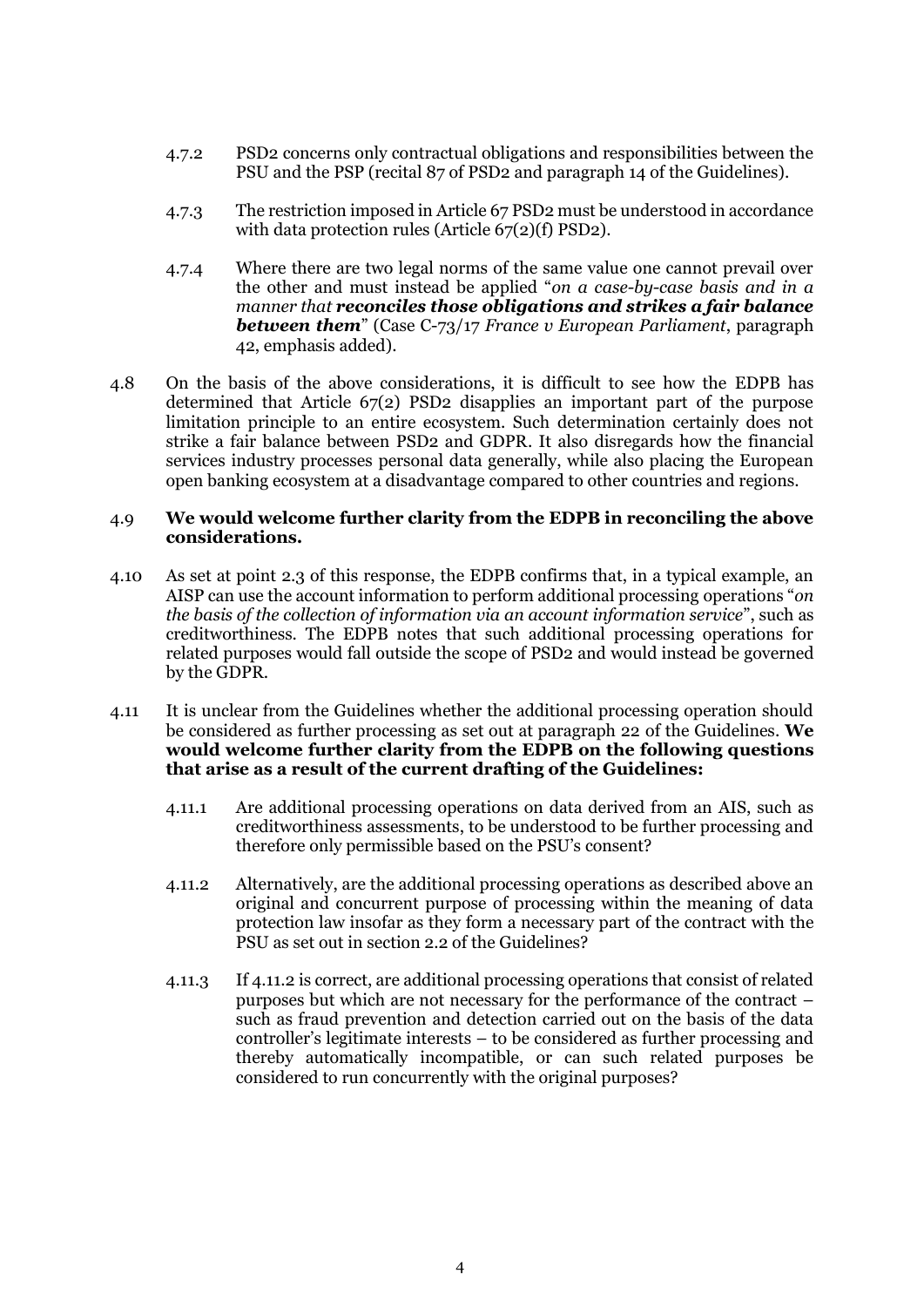# **5. Clarification on special category data in the specific context of financial transactions**

5.1 We welcome the EDPB's assessment that 'sensitive payment data' under PSD2 does not correspond to special category data under GDPR. However, we are concerned about the EDPB's approach to determining whether financial transactions in fact reveal special category data. Paragraph 51 of the Guidelines states:

> "*…financial transactions can reveal sensitive information about individual data subject* [sic]*, including those related to special categories of personal data.*"

- 5.2 The Guidelines go on to provide several examples where special category data *may* be revealed in various contexts, such as donations to certain organisations revealing political opinions.
- 5.3 The EDPB like the Article 29 Working Party before it has avoided such a sweeping approach in determining whether the processing of personal data involves special category data. Instead, guidance issued by the EDPB, as well as by national supervisory authorities, favours a nuanced approach commensurate with the *ratio legis* of Article 9(1) and recital 51 of the GDPR.
- 5.4 For example, as recently as in its *Guidelines 8/2020 on the targeting of social media users* adopted on 2 September 2020 ("**Guidelines 8/2020**"), the EDPB identifies that personal data may clearly fall within the definition of special category data as it would do so explicitly (section 8.1.1 of Guidelines 8/2020). In cases where the personal data is not explicitly special category data, if assumptions or inferences can be made that would reveal special category data, then the data informing such assumptions or inferences could constitute special category data (section 8.1.2 of Guidelines 8/2020). However, the EDPB recognises that a *de minimis* approach is necessary to avoid absurd conclusions, stating at paragraph 115 of Guidelines 8/2020:

"*For instance, the processing of a mere statement, or a single piece of location data or similar, which reveals that a user has (either once or on a few occasions) visited a place typically visited by people with certain religious beliefs will generally not in and of itself be considered as processing of special categories of data.*"

5.5 There are conceivably few instances where financial transactions would explicitly reveal special category data. Indeed, a payment to a hospital cannot necessarily reveal health data about the PSU because the payment may not relate to medical services or may even be made on behalf of someone else. In any event, it would not be explicit from the transaction itself that the data consists of special category data. Similarly, neither the account servicing payment service provider ("**ASPSP**") nor the TPP would be able to make assumptions or inferences revealing special category data from a single transaction or even a series of transactions. However, in line with guidance from national supervisory authorities, such information cannot reasonably be treated as special category data unless the controller is specifically processing the information to treat someone differently on the basis of the assumption or inference.

#### 5.6 **We would welcome further clarity from the EDPB on the approach to special category data in the context of financial transactions that falls in**